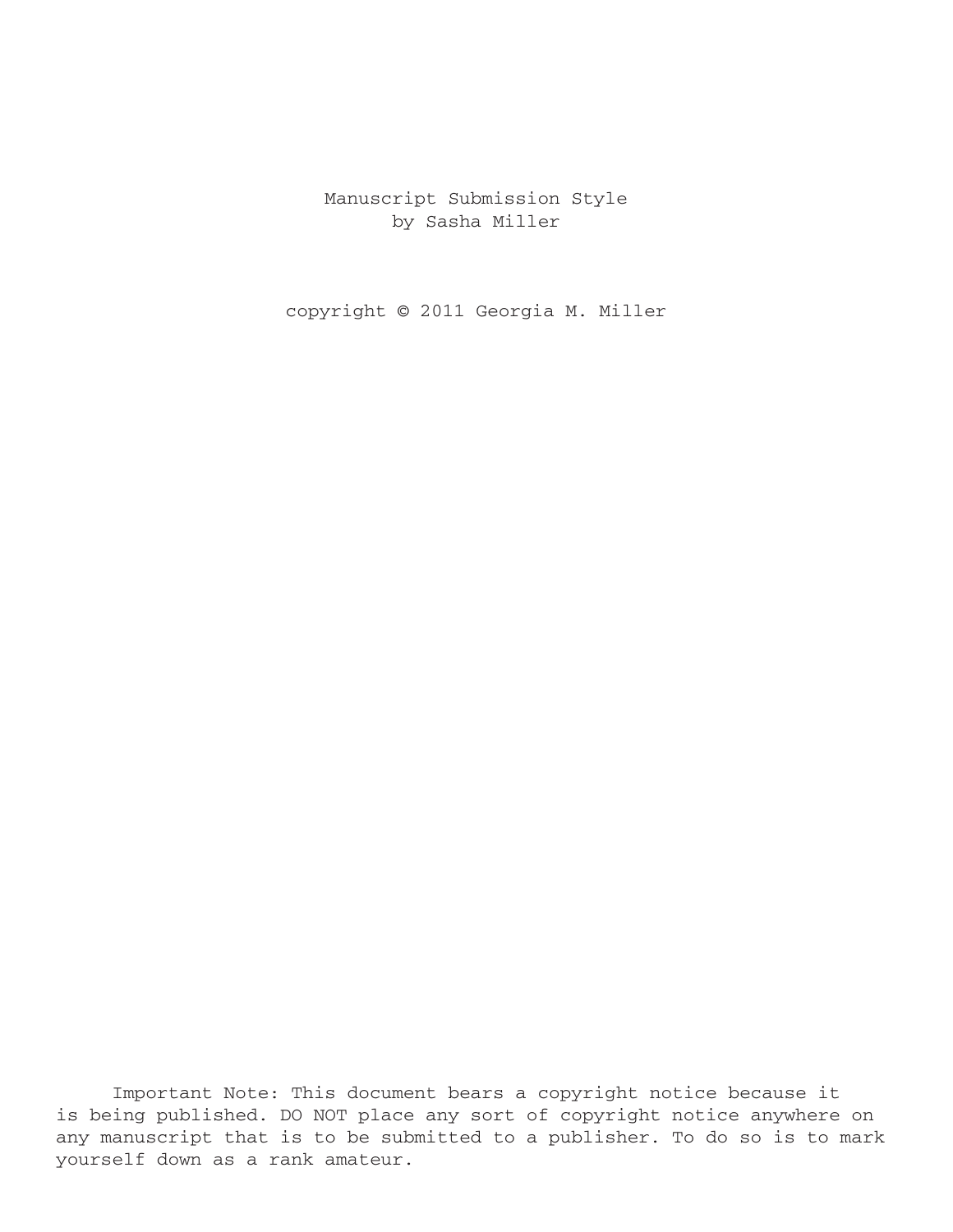Your Legal Name Approximately Your Address ?000 words (to Your City, State, Zip nearest 500) Phone: (555)555-5555 Fax: (555)555-5555 Email: name@service.com

(Space down approximately to the middle of the page--and don't put this instruction on your ms.! This space is necessary for the editor to use to jot down notes of various sorts concerning what to do with the story when she buys it.)

Title

by Your Name

This is a standard, workable, short story ms. format. Opening line goes as above, where you also start double-spacing. Once upon a time. It really was a dark and stormy night. Suddenly a shot rang out and the butler dropped dead, quite surprised to be the victim for a change.

"Your legal name," above, is the way you want the check made out. The by-line name may be entirely different. Don't worry about editors sorting it out; they do it all the time. Do not put your title in all-capital letters. They must be marked for lower case, and you do not want to give somebody a free excuse to touch your ms. with a writing utensil.

Use a one-inch margin on the top, bottom and sides, and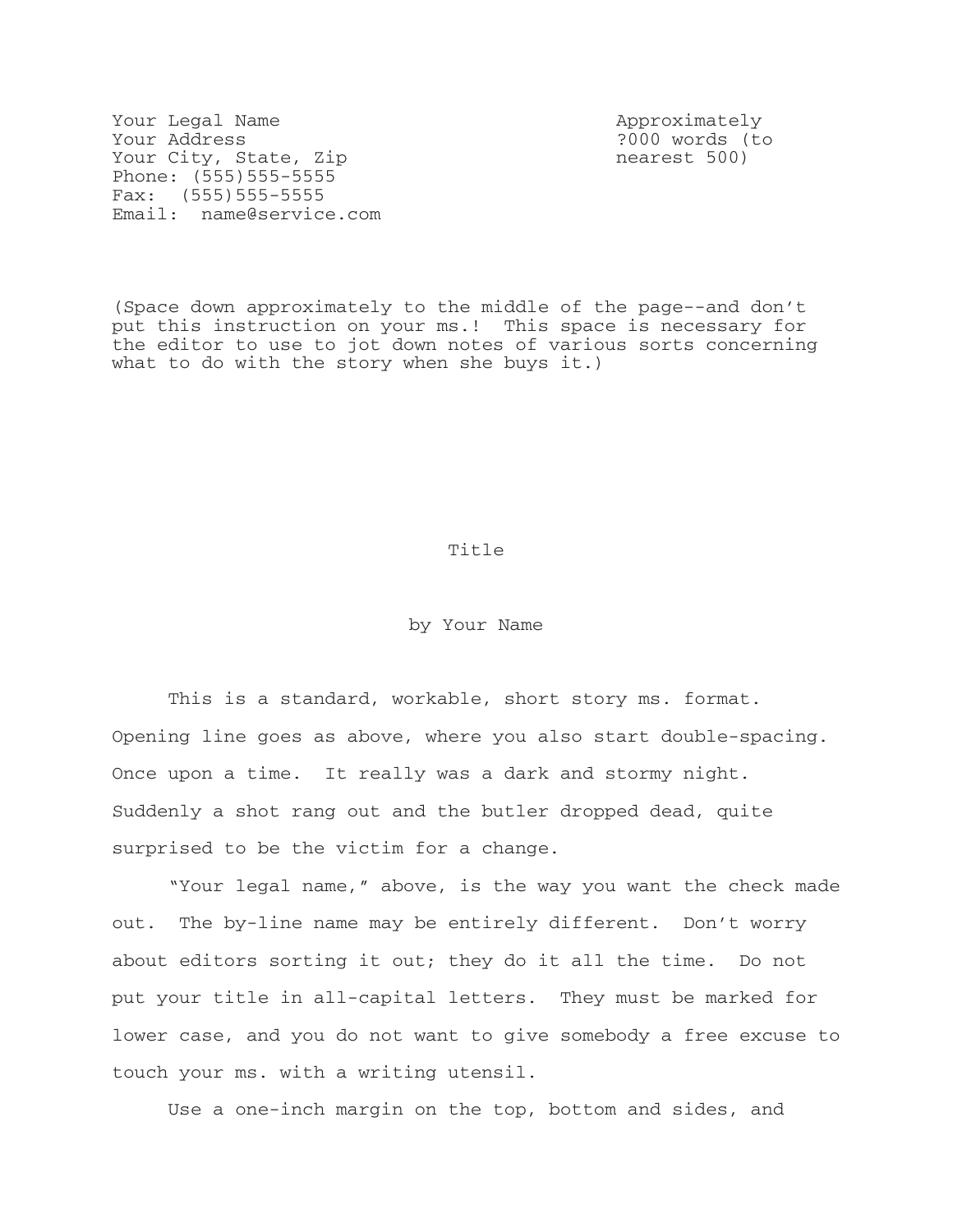double-space the text. Justify the left margin only. Do not number the first page of a short story, but use a header spaced within the one-inch top margin on the next and subsequent pages:

# YourLastName Identifying Word/Page #

Note that the header is approximately a half inch from the top of the paper so if a photocopy is made, it won't get inadvertently dropped out, and that there are three blank lines between the header and the body copy; this is for clarity's sake and is easy to do by entering the proper codes in the header itself and more on that anon. Use 12-point Courier New, by preference. Please don't use teeny-tiny type unless you are dealing with an editor you never want to sell to.

Some editors get cranky about just what goes just where, but this header format will carry you through most ms. situations. In general, you want to put the most important information-the word that identifies your story, what page--where it is most accessible to the person whipping through the ms., and that's at the top right-hand corner. If the editor wants to know more, such as who has written this wonderful thing he is reading, he will glance over toward the left.

The reason you must maintain the one inch all around is if you gum up the margins, you also gum up the editor's means of calculating word counts (and she doesn't care that your word processor counts words--she has her own methods, thanks). Pica type is preferable, but elite is acceptable. The overwhelming majority of editors want mss. done the old-fashioned way--white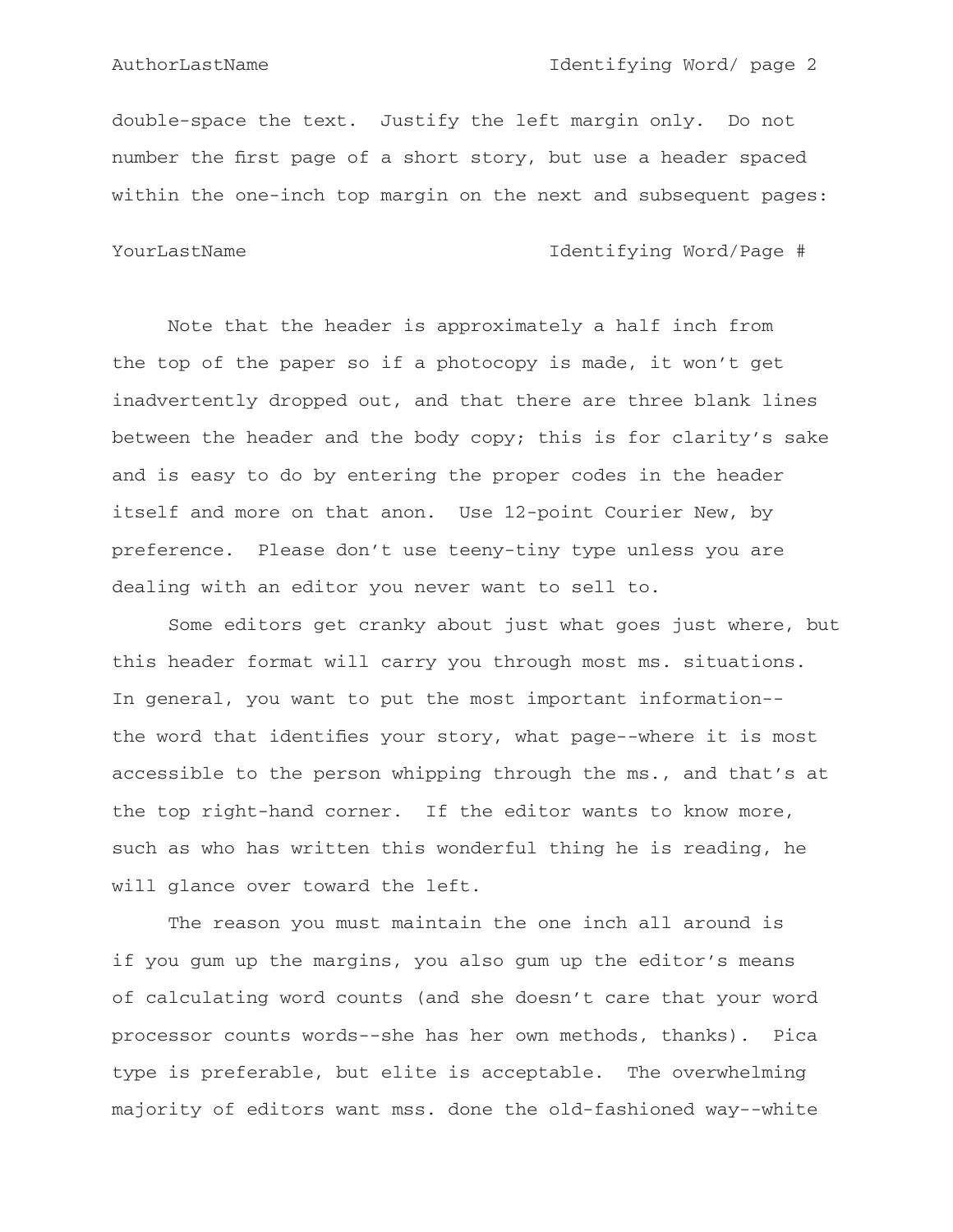paper, double-spaced 12-pt. non-proportional type. Boring-but readable. Do not manually double-space! Do not doublespace between paragraphs and skip indentation! Do use set up a paragraph style that gives you a half-inch indent at the start of each paragraph! Do use only one side of the paper!

Compose your work however it flows best--quill pens and ink on handmade parchment, ballpoints on old grocery sacks, yellow crayon on newsprint--but be aware that sooner or later you are going to be called upon to type (or re-type) your deathless prose into a computer file. It's the way it works today.

At this point, if not earlier, you get to set up the way it looks. Some programs will give you line-and-a-half spacing; don't even think about it because this is even more difficult to read than single space and trying to figure word count simply infuriates editors and causes them to curse your name. Another sure-fire way to turn an editor against you for life is to use proportional typeface. All the word-count formulae go right out the window. They tell me that this is changing. I resist the change for reasons such as, have you ever tried to carat in a missing letter in a proportionally spaced word? Use clean, white paper and fresh ink in your ribbons if you're still using an impact printer. Black ribbons. If you are using an ink-jet printer, beware of over-inking. Make sure your toner cartridge isn't dying if you use a laser printer.

If you still hand-type, do not use erasable bond; it is slippery and tends to fly all over an editor's office at the slightest provocation. It also smudges badly during the editing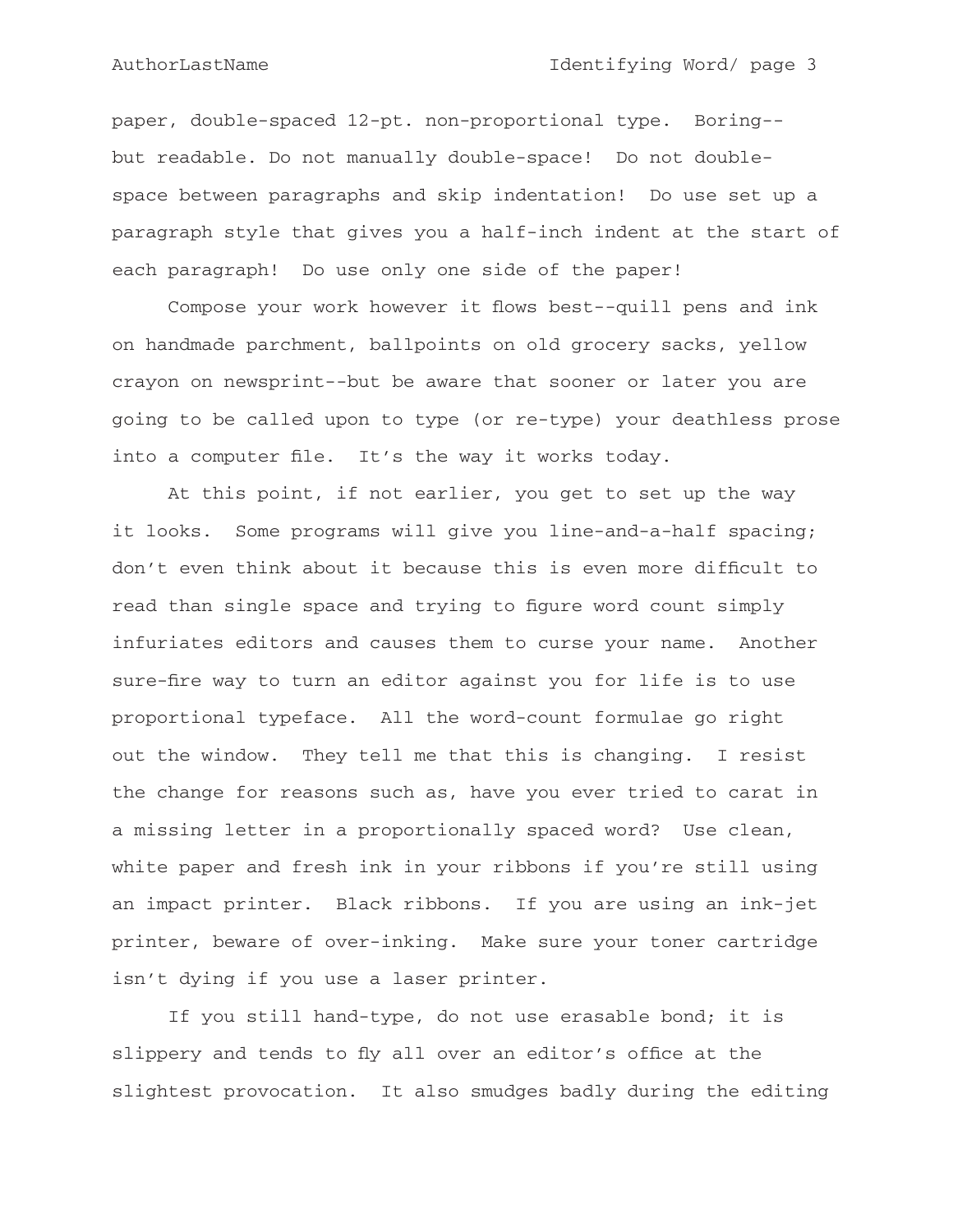process. I actually did this with my first book. Learned better in a hurry. Most professional writers use plain old copy bond.

Do not send your only copy of anything to anybody! You'd be amazed at how many people commit this blunder, though editors see it all the time.

In your text, don't use capitals for emphasis. And do be sparing of italics or other typographical gim-crackery. Clean, uncluttered text is what you're after. If your word processor can make real italics, please don't do it. This annoys editors and puzzles most typesetters, who are used to seeing italics underlined. This, too, is changing, I'm told, but why take a chance? If, in spite of everything, you have to have a long passage in italics, don't underline the whole thing. Draw a pencil line down the left margin and write "ital" beside it. When you do wish to indicate italics, make the underline connect the words, not interrupt and underline word by word. If you have to jiggle with your word processor for an hour to make it do this, it's good enough for you, she said heartlessly.

Turn off the hyphenation feature. Then you will not break words with hyphens at the end of lines. Also, avoid ending a line with a legitimate hyphen if you can possibly avoid it, such as in the word "mother-in-law", even if your word processor is kind enough to do it for you. Hyphens at the ends of lines also annoy editors who must mark them, and puzzle typesetters, who don't know quite what to do with them. Typesetters don't need any help from you in creating typographical errors.

You might notice the lone line at the bottom or top of some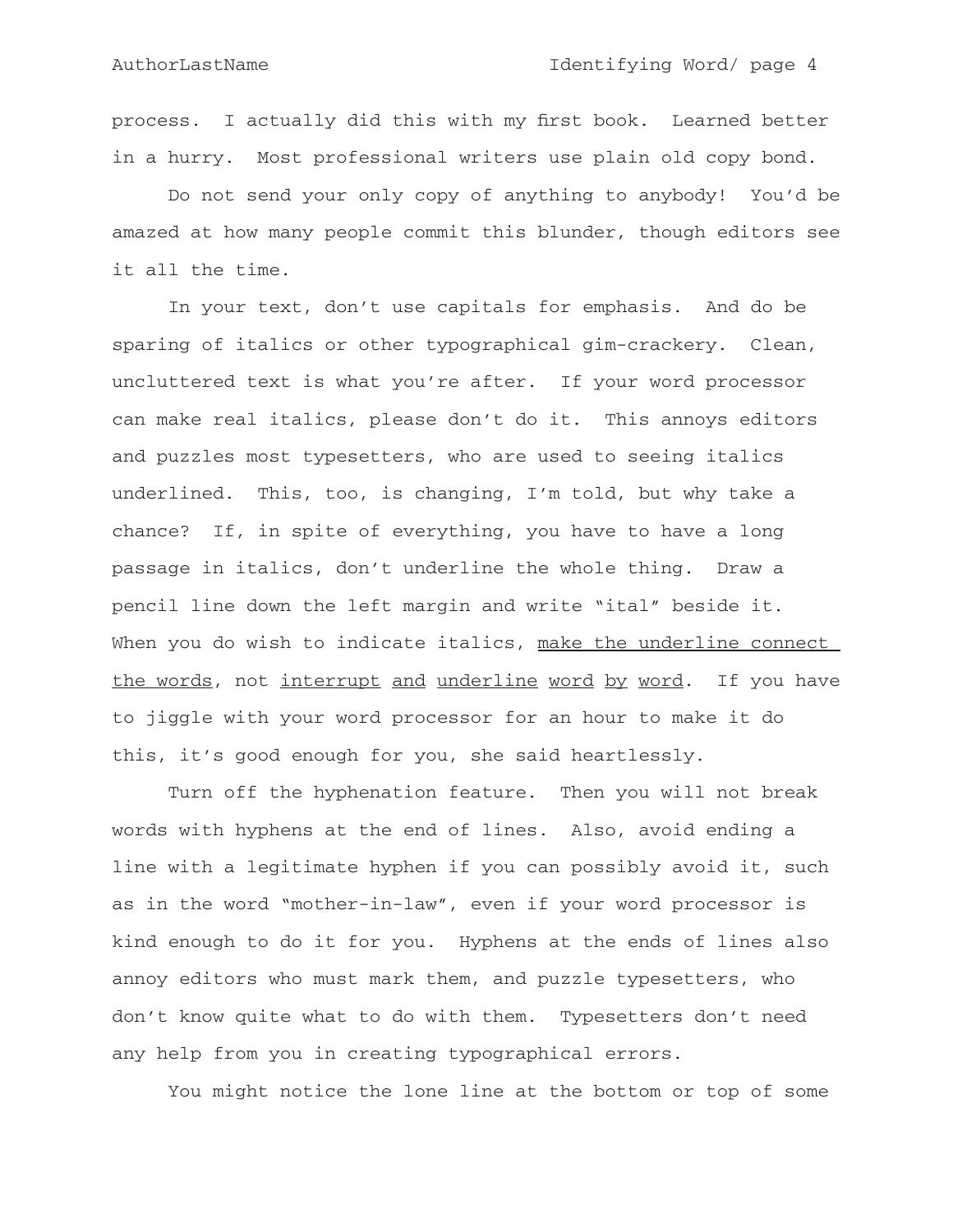of the pages in this piece; you should leave these lines, called widows or orphans, in mss. Disable the feature you might have on your word processor that suppresses widow and orphan lines. This will, cumulatively, also gum up word counts by throwing the overall page count off for those editors who reckon the weight by that method.

Here's a quick-and-dirty way to calculate word count. Take the number of characters per average, mid-paragraph line, divide by 6, multiply by number of lines per page, multiply by number of pages, and correct for fraction pages at the beginning and end. This will give you a fairly accurate estimate. Do not take your word processor's count; it will cheat you.

If you have left out a word or a letter in a word and it's too late to re-do the page, insert a carat-mark (^) at the proper place carefully, if, in spite of my stern and cranky warning you are using Times New Roman, and write in the missing item in pencil. You may decide later to correct your correction, you see, and it's easier all around if you do it this way. In these days of computers there is no excuse for sending out a ms. with corrected errors in it unless you are bumping up, hard, against a deadline. There is little excuse for this if you are hand-typing your work. If there is more than one correction per page or more than two per ten pages of ms., you have to re-type it. So stop sniveling, get to it, and resolve to be more careful next time.

You must read your work even though you have run it through the spelling checker, to catch New Age typos--the ones that make real words and won't set off bells. Also, a growing number of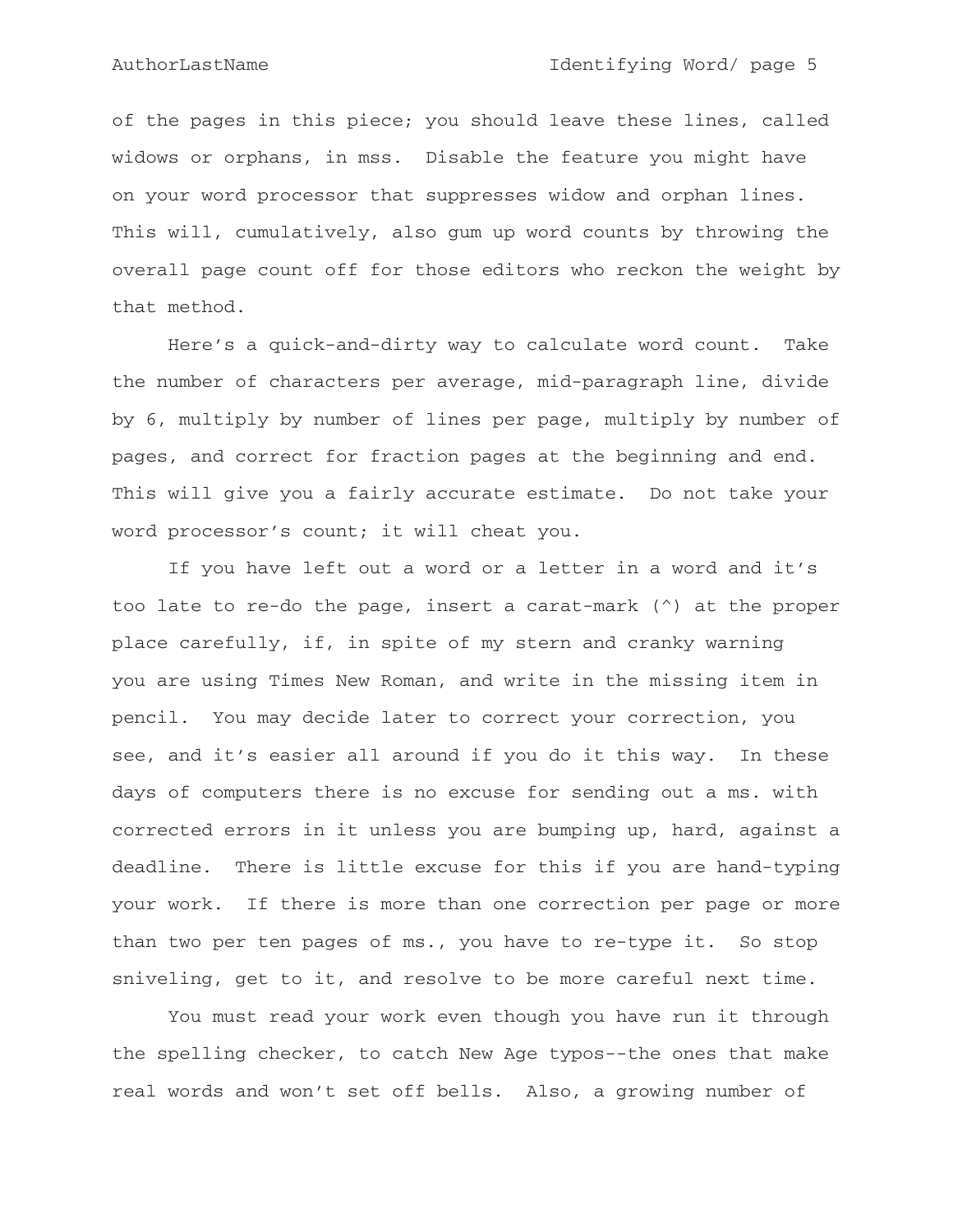publishers are accepting work electronically these days, and if you rely on someone else to fix your typos, you're in for a rude awakening. As if that weren't enough, you will, at one time or another, encounter somebody in the editorial process who can neither spell nor punctuate. The days of letting somebody else take care of boring little details like this are over.

Scene breaks, as opposed to chapter sections, are indicated by a blank line, number-sign centered, blank line in the body of the text, as follows:

#

This informs editor and typesetter that the extra lines are in there deliberately, and not because you or your word processor had the hiccups.

This writer likes to break chapters of a novel into sections, headed by small Roman numerals. In a short story, however, she uses the simple but elegant arrangement described above.

Now that you are using a computer, you can take the standard spacing of first-page elements, down to the by-line, including the header codes your word processor requires, re-do them to reflect your own name and address, phone number, fax number, etc., and transfer this setup to a permanent template or format file. This presupposes you are using a MS-DOS computer. Many people think MS-DOS is a work of the Devil. Setting this aside, if you are using something else, I simply can't help you beyond telling you what's needed. You have to get there from a different direction.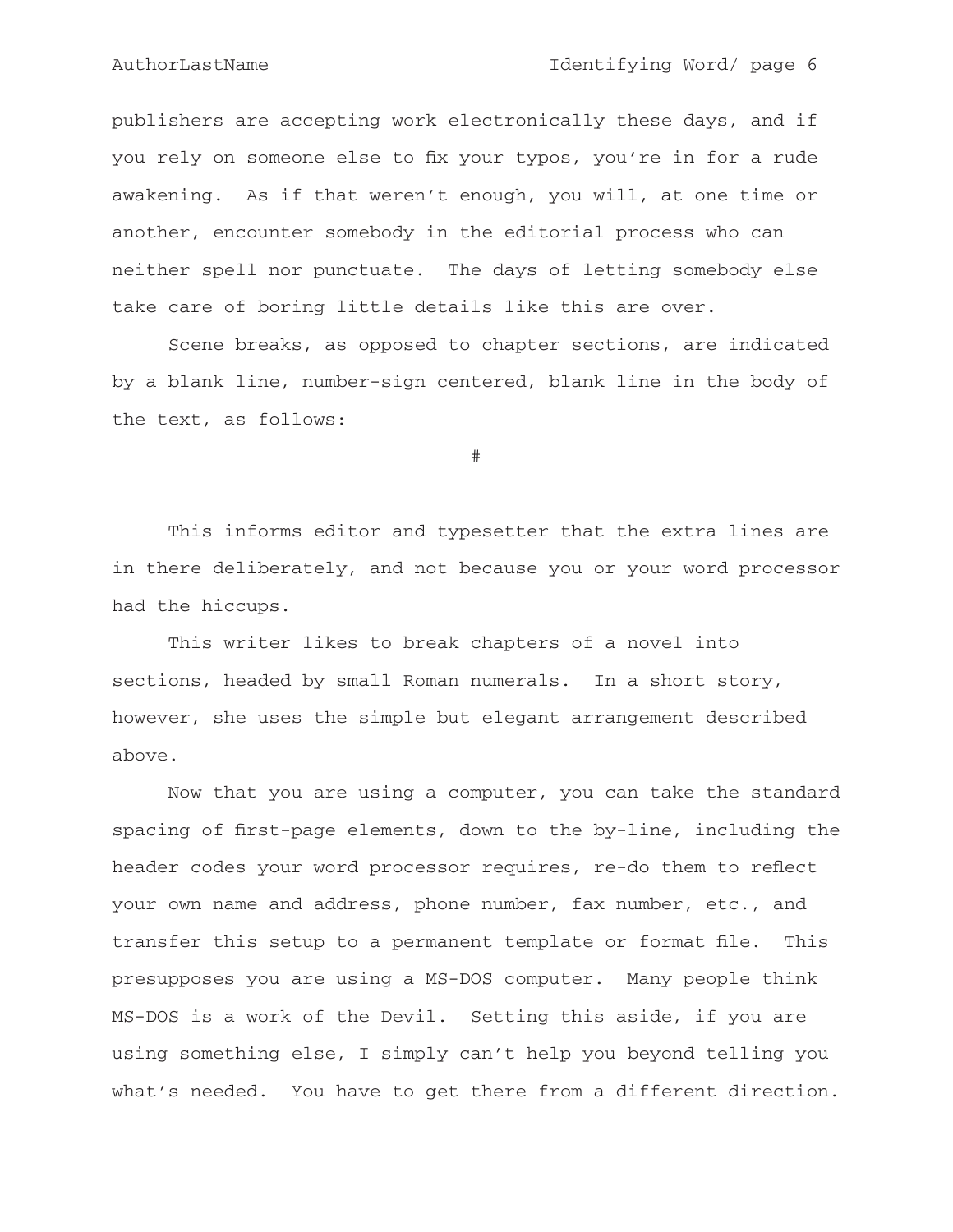However, once you have it, save it. You can then call it up whenever you need it, edit it to fit, and carry on.

If you are submitting hard copy, do not use a cover page for a short story. Do not staple the pages; a simple paper clip is useful but not mandatory. Mail it flat and make sure it stays that way as it undergoes the tender mercies of the Post Awful by stiffening the envelope with a piece of cardboard. Cover letters are nice but not required as the editor who receives your ms. can probably guess that you want him to read it. If you enclose a cover letter, do keep it dignified. No groveling, no threats. No fancy hand-done illustrations with cute elves, or glaring paper colors. (As an editor I once got a cover letter on Day-Glo orange paper. No joke. Big headache.) Nowadays, with postal rates being what they are and going up all the time, if you're sending in hard copy it's become standard practice to print out a fresh copy of a ms. rather than to cough up the postage to return it. Your cover letter, if any, can reflect this observation and request the editor to return her comments, either way, in the self-addressed, stamped business-size envelope you have thoughtfully enclosed for that purpose.

As more publishers reluctantly enter the 20th Century (yes, I mean the 20th Century), more are setting the stories they buy from electronic submissions supplied by the author. They will tell you exactly how they want this done, up to and including how many spaces at the ends of sentences.

A word of warning! Never, and I mean never attach an unsolicited submission to an e-mail to an editor! You are going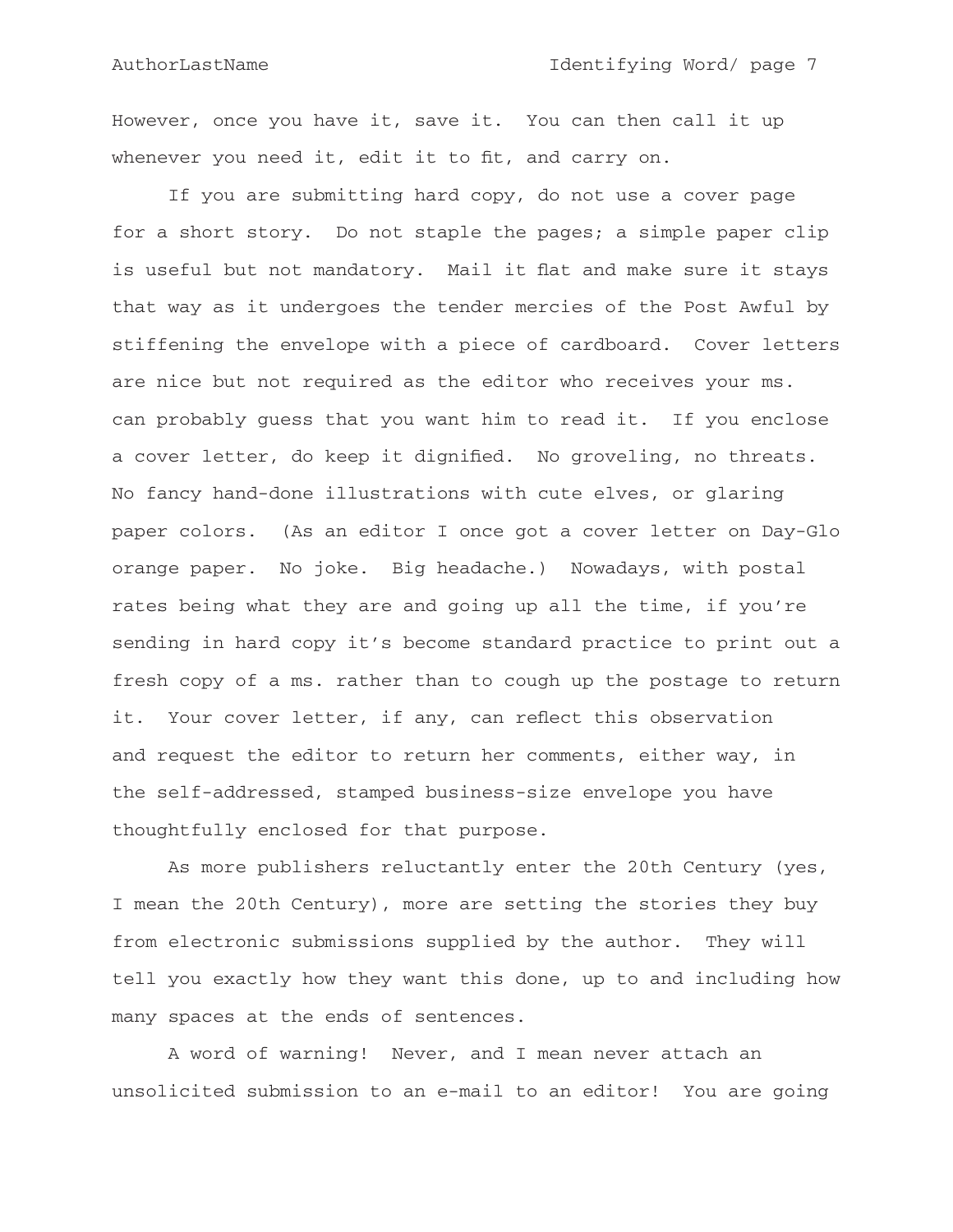to gum up that editor's e-mail system with big, useless, most likely inappropriate and/or unwanted files. Keep in mind that these people do talk to one another and they are aware that your submission is just one of many to many editors. They will treat it like spam, and rightly so. Even worse, it is amateur spam.

And as if that weren't enough, if, on the off chance that this ms. is any good, you have just made it several magnitudes of order easier for Internet trolls to bootleg your work.

Now, on to other matters.

Novels, being a different art form, can take a cover page.

Simply use your opening page template, and start your novel with your opening chapter, heading centered, on the next page, at the top, like this:

## Chapter One

i

It really was a dark and stormy night. Etc.

#

Note the extra spaces between the chapter header and the small Roman numeral denoting the first scene. This is, to my eye, neater and more attractive than one double space.

It is easier on everybody if you start each new chapter with a new page; place them physically at the top of the page as the extra spaces in the short-story setup are not needed. The extra spaces are used for production notes--type-face, etc., and these notes carry through the entire work.